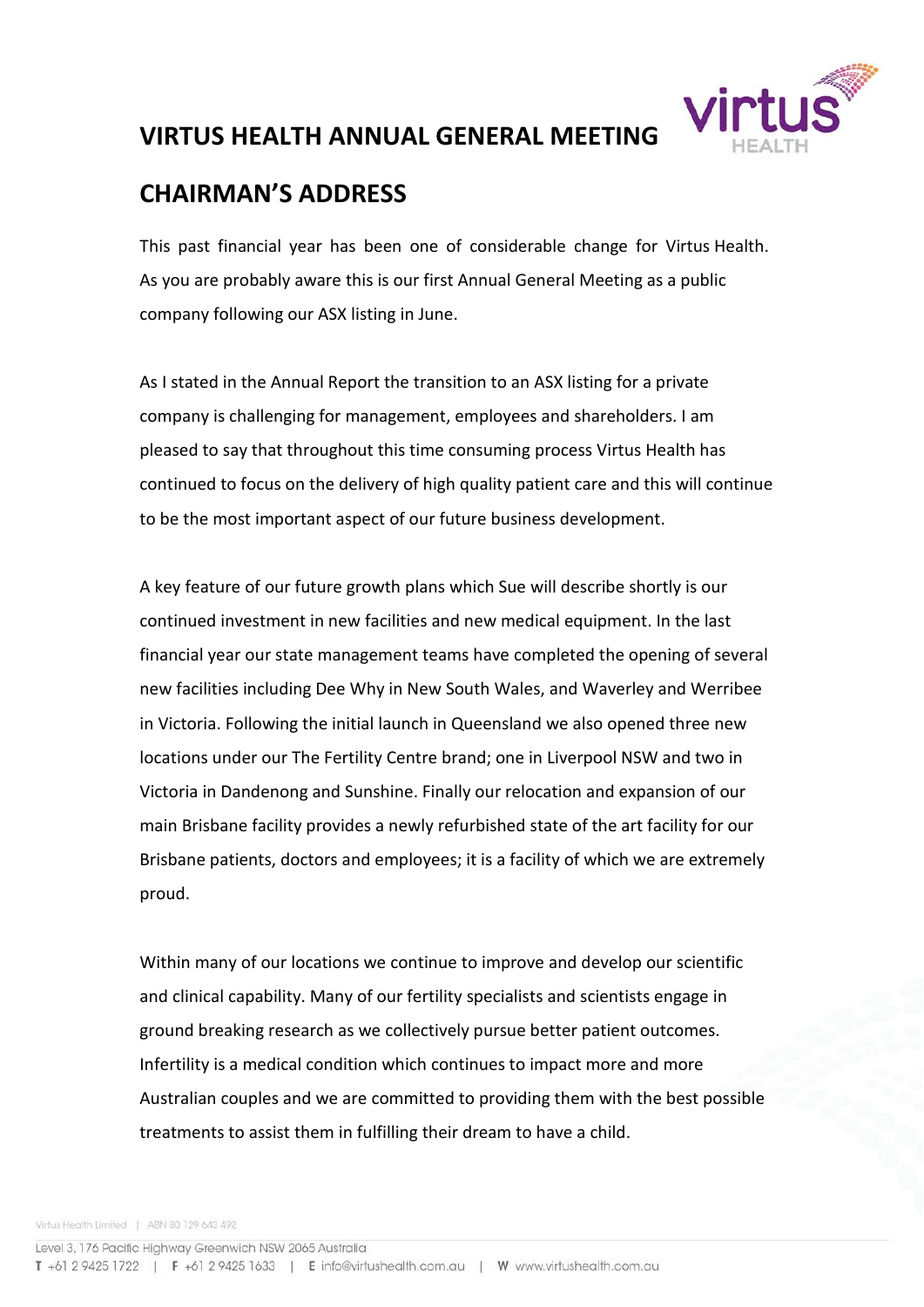

In financial terms the group had a successful year. Due to the material and complex nature of the costs incurred in relation to the ASX listing we provided details of our pro-forma financial results in the Annual Report and these show improvements in revenue and EBITDA of approximately 9% when compared to the equivalent proforma results from the previous year.

The result was pleasing as IVF cycle volumes in our primary markets grew by only 1.2% in the 12 months to June 2013; while Virtus Health achieved IVF cycle growth of 3.8% and this resulted in a market share improvement. This improvement was largely a function of the launch of the new TFC clinics and also the recruitment of newly qualified fertility specialists in the previous 2 years.

At 30 June 2013 Virtus Health had a debt to EBITDA ratio of 2.5 times. Virtus Health continues to be a highly cash generative business and this will benefit shareholders in 3 ways:

- Virtus Health will continue to re-invest in new facilities, medical equipment and clinical and scientific research to support improved patient care;
- Virtus Health will pursue earnings enhancing acquisitions; and finally
- Virtus Health should provide shareholders with a steady dividend distribution commencing with an interim dividend in April 2014.

Sue will provide more information about our growth strategy but we are reviewing acquisition and corporatisation opportunities both here in Australia and overseas. We are particularly excited by continued inquiries from several international organisations who are interested in partnering with Virtus Health; their primary objective is to improve patient outcomes through safe IVF practice by gaining access to Virtus Health's clinical, scientific and diagnostic knowledge base.

Our Fertility Specialists and scientists have earned worldwide reputations and they are committed to assisting their international peer group.

Virtus Health Limited | ABN 80 129 643 492